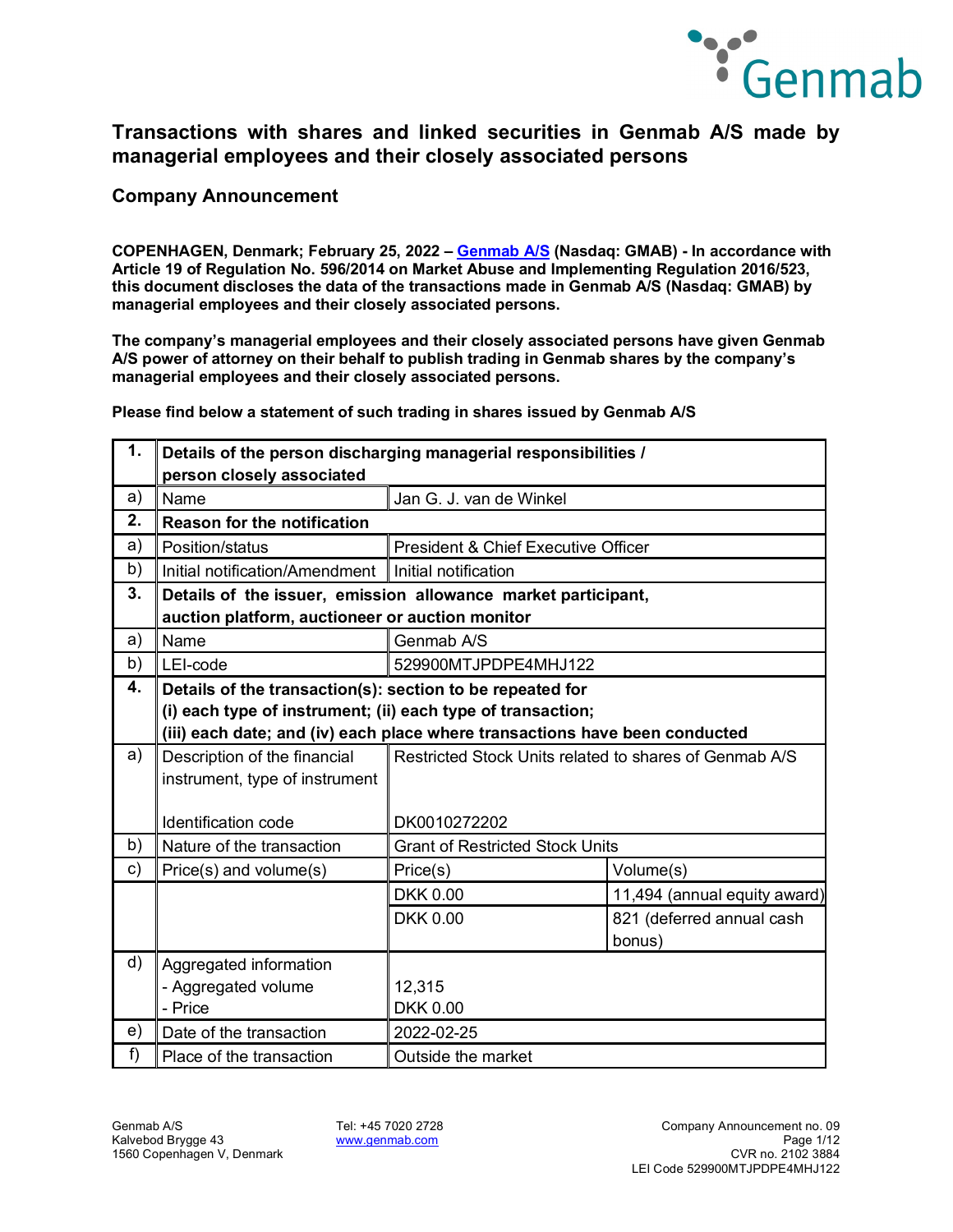

| 1. | Details of the person discharging managerial responsibilities /<br>person closely associated                     |                                                                             |                                                             |  |
|----|------------------------------------------------------------------------------------------------------------------|-----------------------------------------------------------------------------|-------------------------------------------------------------|--|
| a) | Name<br>Anthony Pagano                                                                                           |                                                                             |                                                             |  |
| 2. | <b>Reason for the notification</b>                                                                               |                                                                             |                                                             |  |
| a) | Position/status                                                                                                  | Executive Vice President & Chief Financial Officer                          |                                                             |  |
| b) | Initial notification/Amendment                                                                                   | Initial notification                                                        |                                                             |  |
| 3. | Details of the issuer, emission allowance market participant,<br>auction platform, auctioneer or auction monitor |                                                                             |                                                             |  |
| a) | Name                                                                                                             | Genmab A/S                                                                  |                                                             |  |
| b) | LEI-code                                                                                                         | 529900MTJPDPE4MHJ122                                                        |                                                             |  |
| 4. | Details of the transaction(s): section to be repeated for                                                        |                                                                             |                                                             |  |
|    |                                                                                                                  |                                                                             | (i) each type of instrument; (ii) each type of transaction; |  |
|    |                                                                                                                  | (iii) each date; and (iv) each place where transactions have been conducted |                                                             |  |
| a) | Description of the financial                                                                                     | Restricted Stock Units related to shares of Genmab A/S                      |                                                             |  |
|    | instrument, type of instrument                                                                                   |                                                                             |                                                             |  |
|    | Identification code                                                                                              | DK0010272202                                                                |                                                             |  |
| b) | Nature of the transaction                                                                                        | <b>Grant of Restricted Stock Units</b>                                      |                                                             |  |
| c) | Price(s) and volume(s)                                                                                           | Price(s)                                                                    | Volume(s)                                                   |  |
|    |                                                                                                                  | <b>DKK 0.00</b>                                                             | 6,174 (annual equity award)                                 |  |
|    |                                                                                                                  | <b>DKK 0.00</b>                                                             | 208 (deferred annual cash                                   |  |
|    |                                                                                                                  |                                                                             | bonus)                                                      |  |
| d) | Aggregated information                                                                                           |                                                                             |                                                             |  |
|    | - Aggregated volume                                                                                              | 6,382                                                                       |                                                             |  |
|    | - Price                                                                                                          | <b>DKK 0.00</b>                                                             |                                                             |  |
| e) | Date of the transaction                                                                                          | 2022-02-25                                                                  |                                                             |  |
| f  | Place of the transaction                                                                                         | Outside the market                                                          |                                                             |  |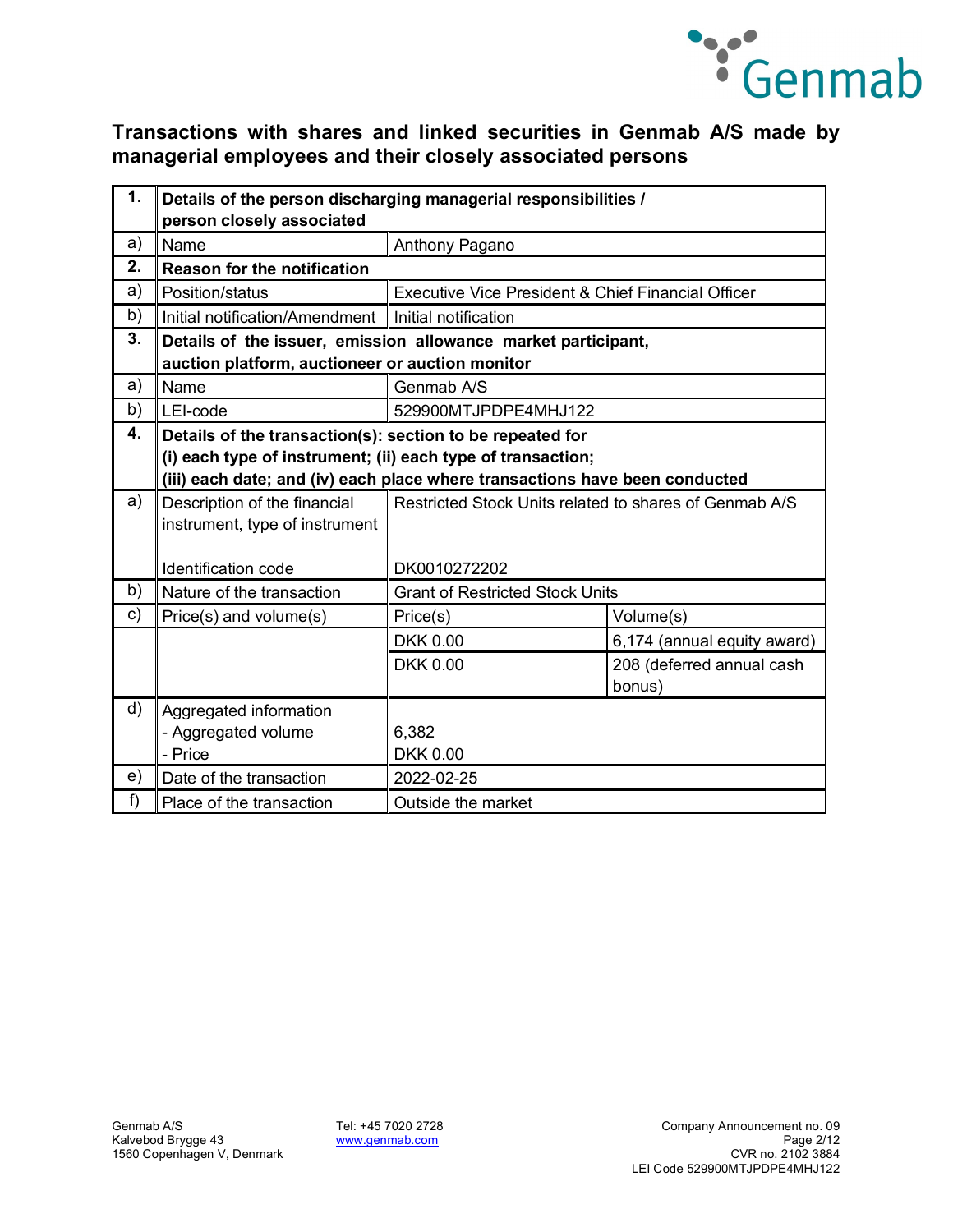

| 1. | Details of the person discharging managerial responsibilities /<br>person closely associated                             |                                                                             |                             |
|----|--------------------------------------------------------------------------------------------------------------------------|-----------------------------------------------------------------------------|-----------------------------|
| a) | Name                                                                                                                     | Judith Klimovsky                                                            |                             |
| 2. | <b>Reason for the notification</b>                                                                                       |                                                                             |                             |
| a) | Position/status                                                                                                          | Executive Vice President & Chief Development Officer                        |                             |
| b) | Initial notification/Amendment                                                                                           | Initial notification                                                        |                             |
| 3. | Details of the issuer, emission allowance market participant,<br>auction platform, auctioneer or auction monitor         |                                                                             |                             |
| a) | Name                                                                                                                     | Genmab A/S                                                                  |                             |
| b) | LEI-code                                                                                                                 | 529900MTJPDPE4MHJ122                                                        |                             |
| 4. | Details of the transaction(s): section to be repeated for<br>(i) each type of instrument; (ii) each type of transaction; | (iii) each date; and (iv) each place where transactions have been conducted |                             |
| a) | Description of the financial<br>instrument, type of instrument                                                           | Restricted Stock Units related to shares of Genmab A/S                      |                             |
|    | Identification code                                                                                                      | DK0010272202                                                                |                             |
| b) | Nature of the transaction                                                                                                | <b>Grant of Restricted Stock Units</b>                                      |                             |
| c) | Price(s) and volume(s)                                                                                                   | Price(s)                                                                    | Volume(s)                   |
|    |                                                                                                                          | <b>DKK 0.00</b>                                                             | 7,809 (annual equity award) |
|    |                                                                                                                          | <b>DKK 0.00</b>                                                             | 263 (deferred annual cash   |
|    |                                                                                                                          |                                                                             | bonus)                      |
| d) | Aggregated information<br>- Aggregated volume<br>- Price                                                                 | 8,072<br><b>DKK 0.00</b>                                                    |                             |
| e) | Date of the transaction                                                                                                  | 2022-02-25                                                                  |                             |
| f) | Place of the transaction                                                                                                 | Outside the market                                                          |                             |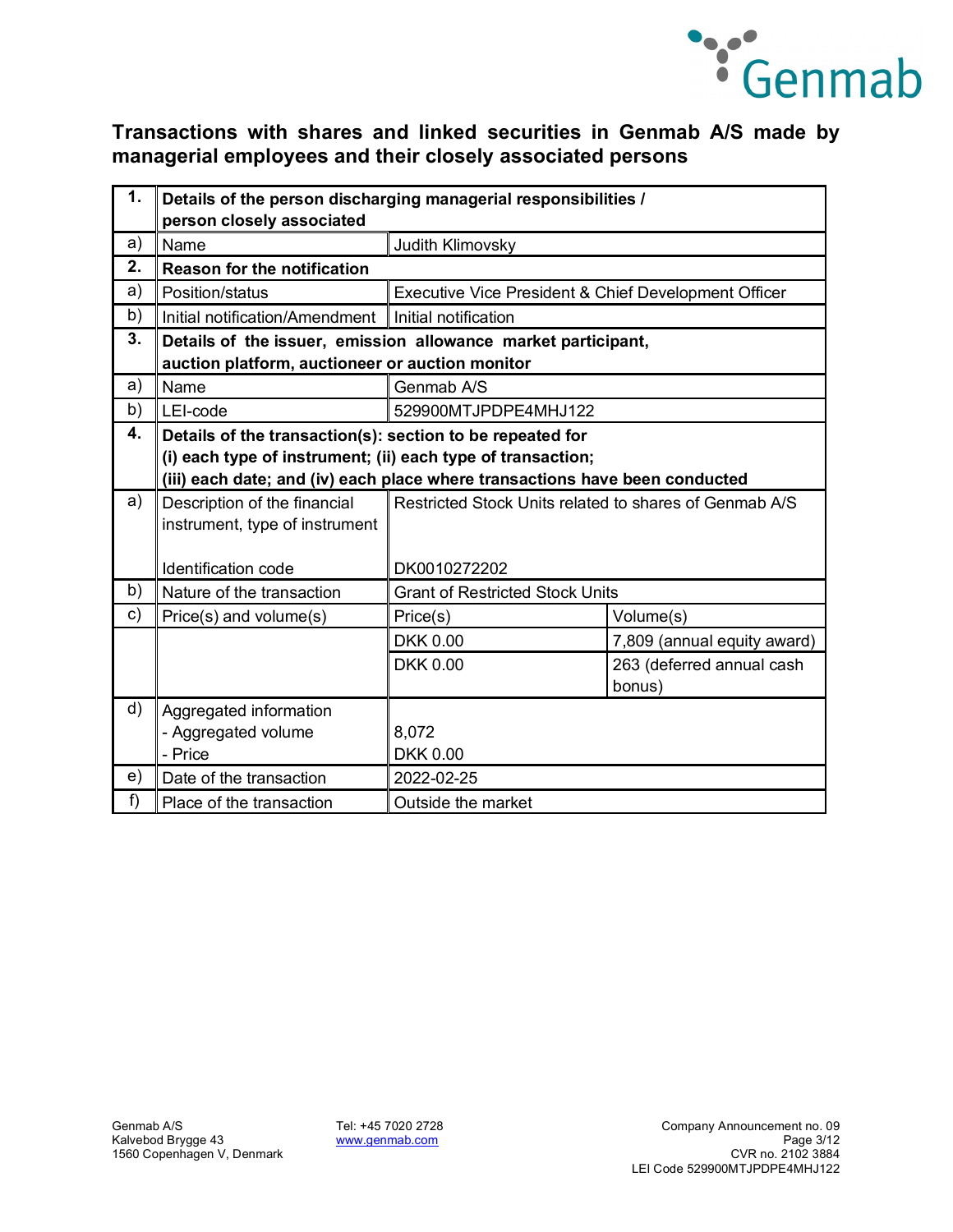

| 1. | Details of the person discharging managerial responsibilities /<br>person closely associated                     |                                                                             |                             |
|----|------------------------------------------------------------------------------------------------------------------|-----------------------------------------------------------------------------|-----------------------------|
| a) | Name                                                                                                             | Anthony Mancini                                                             |                             |
| 2. | <b>Reason for the notification</b>                                                                               |                                                                             |                             |
| a) | Position/status                                                                                                  | Executive Vice President & Chief Operating Officer                          |                             |
| b) | Initial notification/Amendment                                                                                   | Initial notification                                                        |                             |
| 3. | Details of the issuer, emission allowance market participant,<br>auction platform, auctioneer or auction monitor |                                                                             |                             |
| a) | Name                                                                                                             | Genmab A/S                                                                  |                             |
| b) | LEI-code                                                                                                         | 529900MTJPDPE4MHJ122                                                        |                             |
| 4. | Details of the transaction(s): section to be repeated for                                                        |                                                                             |                             |
|    | (i) each type of instrument; (ii) each type of transaction;                                                      |                                                                             |                             |
|    |                                                                                                                  | (iii) each date; and (iv) each place where transactions have been conducted |                             |
| a) | Description of the financial                                                                                     | Restricted Stock Units related to shares of Genmab A/S                      |                             |
|    | instrument, type of instrument                                                                                   |                                                                             |                             |
|    | <b>Identification code</b>                                                                                       | DK0010272202                                                                |                             |
| b) | Nature of the transaction                                                                                        | <b>Grant of Restricted Stock Units</b>                                      |                             |
| c) | Price(s) and volume(s)                                                                                           | Price(s)                                                                    | Volume(s)                   |
|    |                                                                                                                  | <b>DKK 0.00</b>                                                             | 7,575 (annual equity award) |
|    |                                                                                                                  | <b>DKK 0.00</b>                                                             | 255 (deferred annual cash   |
|    |                                                                                                                  |                                                                             | bonus)                      |
| d) | Aggregated information                                                                                           |                                                                             |                             |
|    | - Aggregated volume                                                                                              | 7,830                                                                       |                             |
|    | - Price                                                                                                          | <b>DKK 0.00</b>                                                             |                             |
| e) | Date of the transaction                                                                                          | 2022-02-25                                                                  |                             |
| f) | Place of the transaction                                                                                         | Outside the market                                                          |                             |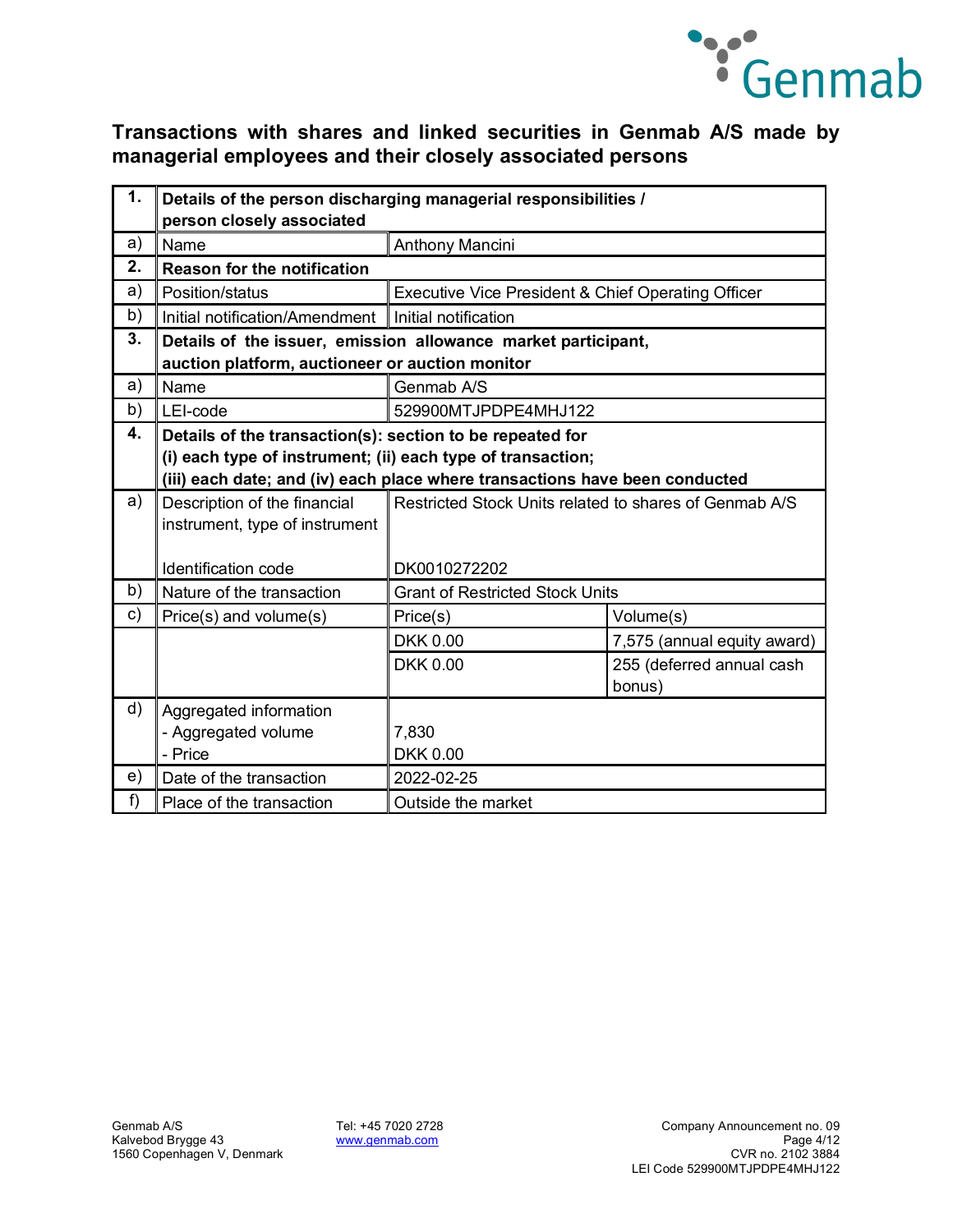

| 1. | Details of the person discharging managerial responsibilities /<br>person closely associated                     |                                                                             |                             |
|----|------------------------------------------------------------------------------------------------------------------|-----------------------------------------------------------------------------|-----------------------------|
| a) | Name<br><b>Tahamtan Ahmadi</b>                                                                                   |                                                                             |                             |
| 2. | <b>Reason for the notification</b>                                                                               |                                                                             |                             |
| a) | Position/status                                                                                                  | Executive Vice President & Chief Medical Officer                            |                             |
| b) | Initial notification/Amendment                                                                                   | Initial notification                                                        |                             |
| 3. | Details of the issuer, emission allowance market participant,<br>auction platform, auctioneer or auction monitor |                                                                             |                             |
| a) | Name                                                                                                             | Genmab A/S                                                                  |                             |
| b) | LEI-code                                                                                                         | 529900MTJPDPE4MHJ122                                                        |                             |
| 4. | Details of the transaction(s): section to be repeated for                                                        |                                                                             |                             |
|    | (i) each type of instrument; (ii) each type of transaction;                                                      |                                                                             |                             |
|    |                                                                                                                  | (iii) each date; and (iv) each place where transactions have been conducted |                             |
| a) | Description of the financial                                                                                     | Restricted Stock Units related to shares of Genmab A/S                      |                             |
|    | instrument, type of instrument                                                                                   |                                                                             |                             |
|    | Identification code                                                                                              | DK0010272202                                                                |                             |
| b) | Nature of the transaction                                                                                        | <b>Grant of Restricted Stock Units</b>                                      |                             |
| c) | Price(s) and volume(s)                                                                                           | Price(s)                                                                    | Volume(s)                   |
|    |                                                                                                                  | <b>DKK 0.00</b>                                                             | 5,633 (annual equity award) |
|    |                                                                                                                  | <b>DKK 0.00</b>                                                             | 221 (deferred annual cash   |
|    |                                                                                                                  |                                                                             | bonus)                      |
| d) | Aggregated information                                                                                           |                                                                             |                             |
|    | - Aggregated volume                                                                                              | 5,854                                                                       |                             |
|    | - Price                                                                                                          | <b>DKK 0.00</b>                                                             |                             |
| e) | Date of the transaction                                                                                          | 2022-02-25                                                                  |                             |
| f) | Place of the transaction                                                                                         | Outside the market                                                          |                             |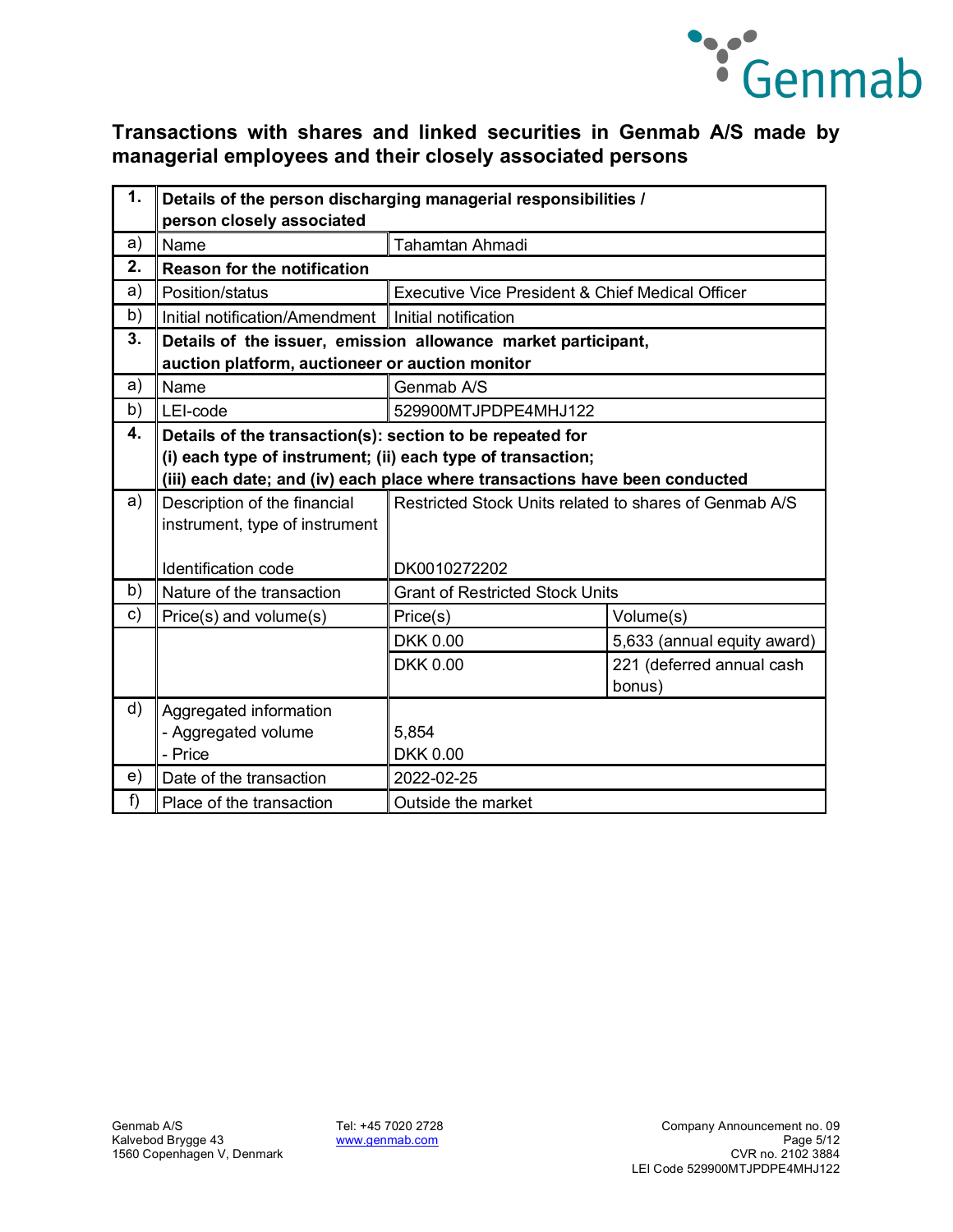

| 1. | Details of the person discharging managerial responsibilities / |                                                                             |           |  |
|----|-----------------------------------------------------------------|-----------------------------------------------------------------------------|-----------|--|
|    | person closely associated                                       |                                                                             |           |  |
| a) | Peter Storm Kristensen<br>Name                                  |                                                                             |           |  |
| 2. | <b>Reason for the notification</b>                              |                                                                             |           |  |
| a) | Position/status                                                 | Member of the Board of Directors                                            |           |  |
| b) | Initial notification/Amendment   Initial notification           |                                                                             |           |  |
| 3. | Details of the issuer, emission allowance market participant,   |                                                                             |           |  |
|    | auction platform, auctioneer or auction monitor                 |                                                                             |           |  |
| a) | Name                                                            | Genmab A/S                                                                  |           |  |
| b) | LEI-code                                                        | 529900MTJPDPE4MHJ122                                                        |           |  |
| 4. | Details of the transaction(s): section to be repeated for       |                                                                             |           |  |
|    | (i) each type of instrument; (ii) each type of transaction;     |                                                                             |           |  |
|    |                                                                 | (iii) each date; and (iv) each place where transactions have been conducted |           |  |
| a) | Description of the financial                                    | Restricted Stock Units related to shares of Genmab A/S                      |           |  |
|    | instrument, type of instrument                                  |                                                                             |           |  |
|    |                                                                 |                                                                             |           |  |
|    | Identification code                                             | DK0010272202                                                                |           |  |
| b) | Nature of the transaction                                       | <b>Grant of Restricted Stock Units</b>                                      |           |  |
|    |                                                                 | (as employee of Genmab A/S, not as board member)                            |           |  |
| c) | Price(s) and volume(s)                                          | Price(s)                                                                    | Volume(s) |  |
|    |                                                                 | <b>DKK 0.00</b>                                                             | 157       |  |
| d) | Aggregated information                                          |                                                                             |           |  |
|    | - Aggregated volume                                             |                                                                             |           |  |
|    | - Price                                                         |                                                                             |           |  |
| e) | Date of the transaction                                         | 2022-02-25                                                                  |           |  |
| f) | Place of the transaction                                        | Outside the market                                                          |           |  |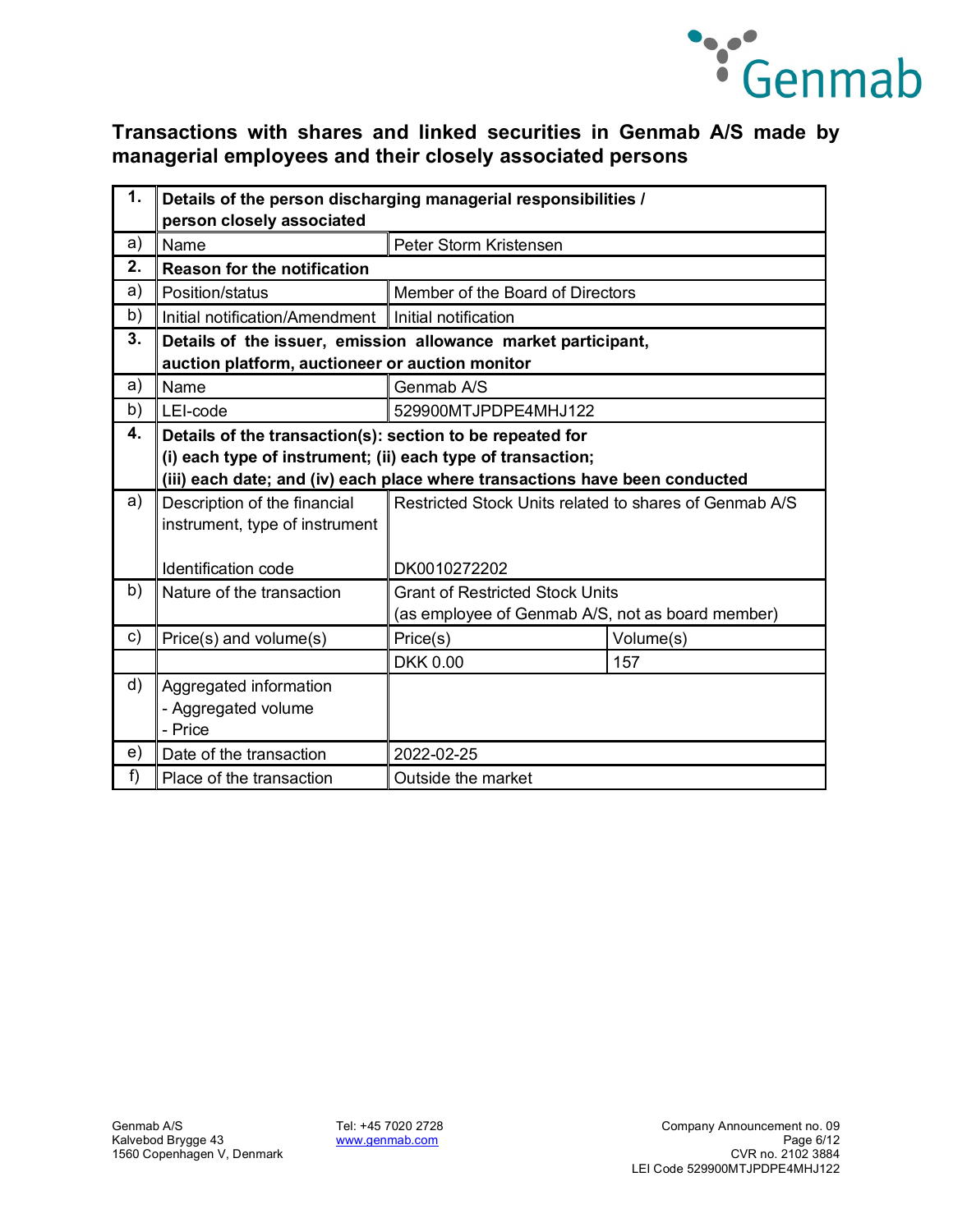

| 1. | Details of the person discharging managerial responsibilities / |                                                                             |           |  |
|----|-----------------------------------------------------------------|-----------------------------------------------------------------------------|-----------|--|
|    | person closely associated                                       |                                                                             |           |  |
| a) | Name                                                            | Rima Bawarshi Nassar                                                        |           |  |
| 2. | Reason for the notification                                     |                                                                             |           |  |
| a) | Position/status                                                 | Member of the Board of Directors                                            |           |  |
| b) | Initial notification/Amendment   Initial notification           |                                                                             |           |  |
| 3. | Details of the issuer, emission allowance market participant,   |                                                                             |           |  |
|    | auction platform, auctioneer or auction monitor                 |                                                                             |           |  |
| a) | Name                                                            | Genmab A/S                                                                  |           |  |
| b) | LEI-code                                                        | 529900MTJPDPE4MHJ122                                                        |           |  |
| 4. |                                                                 | Details of the transaction(s): section to be repeated for                   |           |  |
|    | (i) each type of instrument; (ii) each type of transaction;     |                                                                             |           |  |
|    |                                                                 | (iii) each date; and (iv) each place where transactions have been conducted |           |  |
| a) | Description of the financial                                    | Restricted Stock Units related to shares of Genmab A/S                      |           |  |
|    | instrument, type of instrument                                  |                                                                             |           |  |
|    |                                                                 |                                                                             |           |  |
|    | Identification code                                             | DK0010272202                                                                |           |  |
| b) | Nature of the transaction                                       | <b>Grant of Restricted Stock Units</b>                                      |           |  |
|    |                                                                 | (as employee of Genmab US, Inc., not as board member)                       |           |  |
| c) | Price(s) and volume(s)                                          | Price(s)                                                                    | Volume(s) |  |
|    |                                                                 | <b>DKK 0.00</b>                                                             | 966       |  |
| d) | Aggregated information                                          |                                                                             |           |  |
|    | - Aggregated volume                                             |                                                                             |           |  |
|    | - Price                                                         |                                                                             |           |  |
| e) | Date of the transaction                                         | 2022-02-25                                                                  |           |  |
| f  | Place of the transaction                                        | Outside the market                                                          |           |  |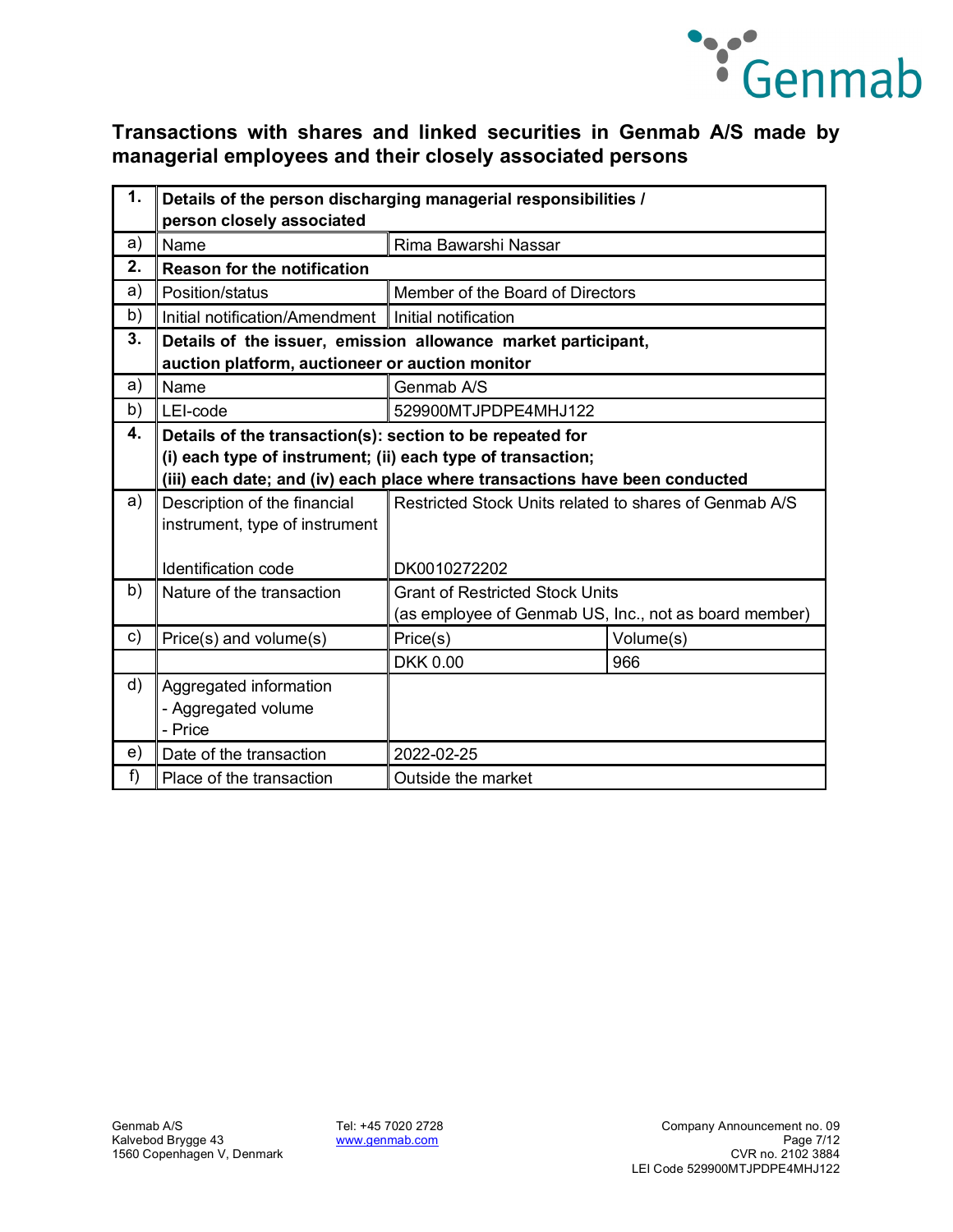

| 1. | Details of the person discharging managerial responsibilities / |                                                                             |           |
|----|-----------------------------------------------------------------|-----------------------------------------------------------------------------|-----------|
|    | person closely associated                                       |                                                                             |           |
| a) | Name                                                            | Mijke Zachariasse                                                           |           |
| 2. | <b>Reason for the notification</b>                              |                                                                             |           |
| a) | Position/status                                                 | Member of the Board of Directors                                            |           |
| b) | Initial notification/Amendment   Initial notification           |                                                                             |           |
| 3. | Details of the issuer, emission allowance market participant,   |                                                                             |           |
|    | auction platform, auctioneer or auction monitor                 |                                                                             |           |
| a) | Name                                                            | Genmab A/S                                                                  |           |
| b) | LEI-code                                                        | 529900MTJPDPE4MHJ122                                                        |           |
| 4. | Details of the transaction(s): section to be repeated for       |                                                                             |           |
|    | (i) each type of instrument; (ii) each type of transaction;     |                                                                             |           |
|    |                                                                 | (iii) each date; and (iv) each place where transactions have been conducted |           |
| a) | Description of the financial                                    | Restricted Stock Units related to shares of Genmab A/S                      |           |
|    | instrument, type of instrument                                  |                                                                             |           |
|    |                                                                 |                                                                             |           |
|    | Identification code                                             | DK0010272202                                                                |           |
| b) | Nature of the transaction                                       | <b>Grant of Restricted Stock Units</b>                                      |           |
|    |                                                                 | (as employee of Genmab B.V., not as board member)                           |           |
| c) | Price(s) and volume(s)                                          | Price(s)                                                                    | Volume(s) |
|    |                                                                 | <b>DKK 0.00</b>                                                             | 192       |
| d) | Aggregated information                                          |                                                                             |           |
|    | - Aggregated volume                                             |                                                                             |           |
|    | - Price                                                         |                                                                             |           |
| e) | Date of the transaction                                         | 2022-02-25                                                                  |           |
| f) | Place of the transaction                                        | Outside the market                                                          |           |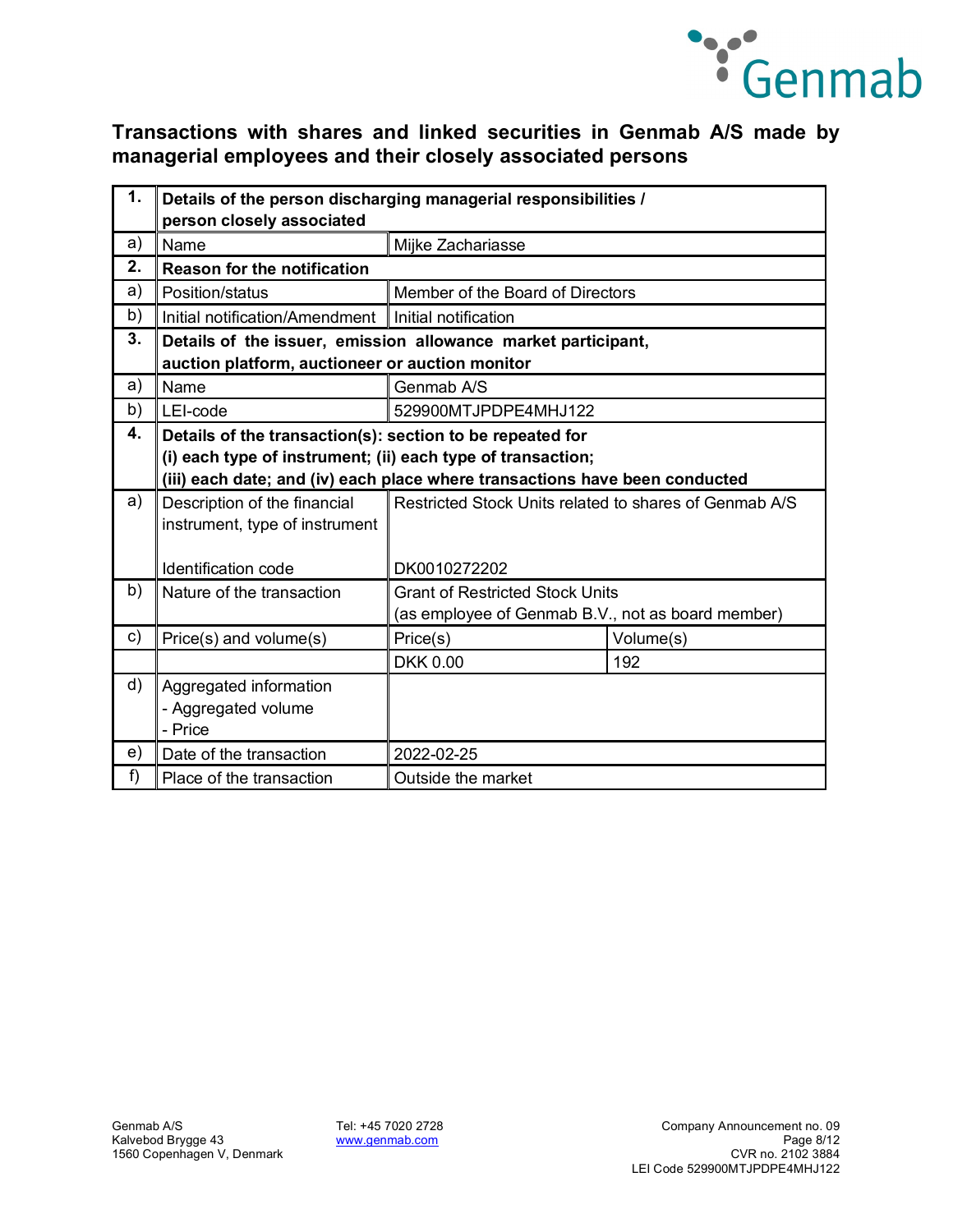

| 1. | Details of the person discharging managerial responsibilities / |                                                                             |           |  |
|----|-----------------------------------------------------------------|-----------------------------------------------------------------------------|-----------|--|
|    | person closely associated                                       |                                                                             |           |  |
| a) | Name                                                            | Peter Storm Kristensen                                                      |           |  |
| 2. | <b>Reason for the notification</b>                              |                                                                             |           |  |
| a) | Position/status                                                 | Member of the Board of Directors                                            |           |  |
| b) | Initial notification/Amendment                                  | Initial notification                                                        |           |  |
| 3. | Details of the issuer, emission allowance market participant,   |                                                                             |           |  |
|    | auction platform, auctioneer or auction monitor                 |                                                                             |           |  |
| a) | Name                                                            | Genmab A/S                                                                  |           |  |
| b) | LEI-code                                                        | N/A                                                                         |           |  |
| 4. | Details of the transaction(s): section to be repeated for       |                                                                             |           |  |
|    | (i) each type of instrument; (ii) each type of transaction;     |                                                                             |           |  |
|    |                                                                 | (iii) each date; and (iv) each place where transactions have been conducted |           |  |
| a) | Description of the financial                                    | Warrants related to shares of Genmab A/S                                    |           |  |
|    | instrument, type of instrument                                  |                                                                             |           |  |
|    |                                                                 |                                                                             |           |  |
|    | Identification code                                             | DK0010272202                                                                |           |  |
| b) | Nature of the transaction                                       | <b>Grant of warrants</b>                                                    |           |  |
|    |                                                                 | (as employee of Genmab A/S, not as board member)                            |           |  |
| c) | Price(s) and volume(s)                                          | Price(s)                                                                    | Volume(s) |  |
|    |                                                                 | <b>DKK 0.00</b>                                                             | 184       |  |
| d) | Aggregated information                                          |                                                                             |           |  |
|    | - Aggregated volume                                             |                                                                             |           |  |
|    | - Price                                                         |                                                                             |           |  |
| e) | Date of the transaction                                         | 2022-02-25                                                                  |           |  |
| f  | Place of the transaction                                        | Outside the market                                                          |           |  |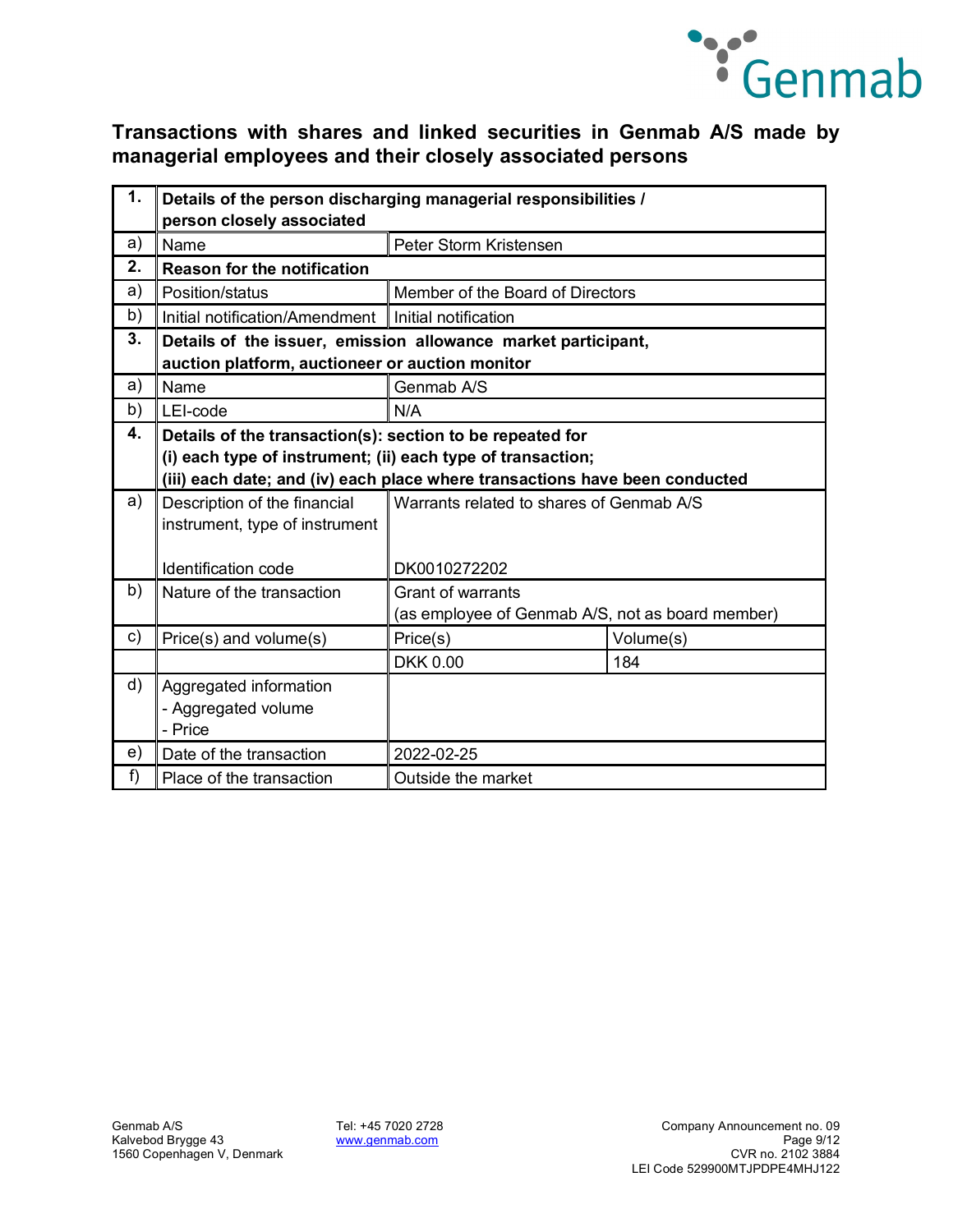

| 1. | Details of the person discharging managerial responsibilities / |                                                                             |                                          |  |
|----|-----------------------------------------------------------------|-----------------------------------------------------------------------------|------------------------------------------|--|
|    | person closely associated                                       |                                                                             |                                          |  |
| a) | Name<br>Rima Bawarshi Nassar                                    |                                                                             |                                          |  |
| 2. | <b>Reason for the notification</b>                              |                                                                             |                                          |  |
| a) | Position/status                                                 | Member of the Board of Directors                                            |                                          |  |
| b) | Initial notification/Amendment Initial notification             |                                                                             |                                          |  |
| 3. | Details of the issuer, emission allowance market participant,   |                                                                             |                                          |  |
|    | auction platform, auctioneer or auction monitor                 |                                                                             |                                          |  |
| a) | Name                                                            | Genmab A/S                                                                  |                                          |  |
| b) | LEI-code                                                        | N/A                                                                         |                                          |  |
| 4. | Details of the transaction(s): section to be repeated for       |                                                                             |                                          |  |
|    | (i) each type of instrument; (ii) each type of transaction;     |                                                                             |                                          |  |
|    |                                                                 | (iii) each date; and (iv) each place where transactions have been conducted |                                          |  |
| a) | Description of the financial                                    |                                                                             | Warrants related to shares of Genmab A/S |  |
|    | instrument, type of instrument                                  |                                                                             |                                          |  |
|    |                                                                 |                                                                             |                                          |  |
|    | Identification code                                             | DK0010272202                                                                |                                          |  |
| b) | Nature of the transaction                                       | <b>Grant of warrants</b>                                                    |                                          |  |
|    |                                                                 | (as employee of Genmab US, Inc., not as board member)                       |                                          |  |
| c) | Price(s) and volume(s)                                          | Price(s)                                                                    | Volume(s)                                |  |
|    |                                                                 | <b>DKK 0.00</b>                                                             | 1,132                                    |  |
| d) | Aggregated information                                          |                                                                             |                                          |  |
|    | - Aggregated volume                                             |                                                                             |                                          |  |
|    | - Price                                                         |                                                                             |                                          |  |
| e) | Date of the transaction                                         | 2022-02-25                                                                  |                                          |  |
| f) | Place of the transaction                                        | Outside the market                                                          |                                          |  |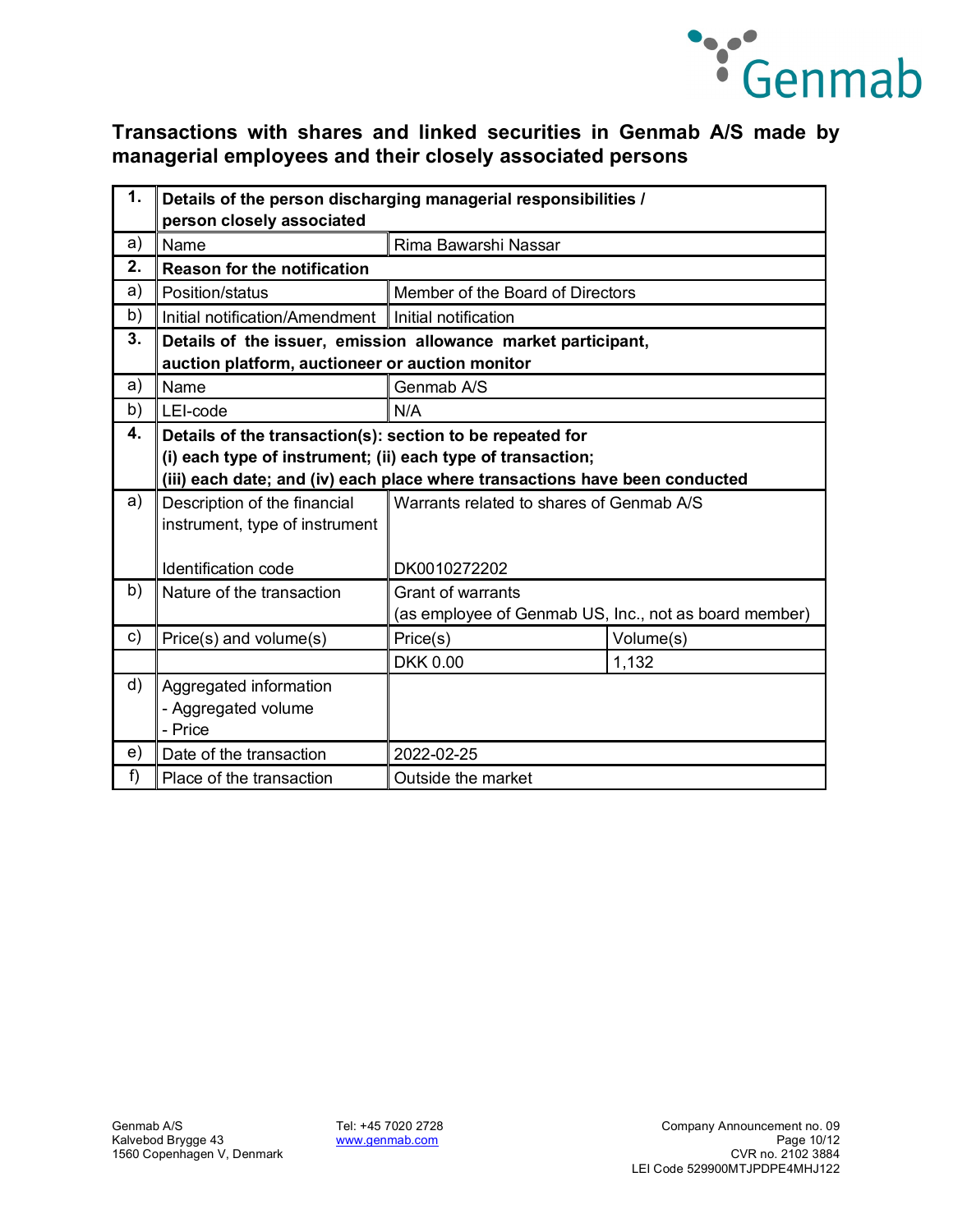

| 1. | Details of the person discharging managerial responsibilities / |                                                                             |           |  |
|----|-----------------------------------------------------------------|-----------------------------------------------------------------------------|-----------|--|
|    | person closely associated                                       |                                                                             |           |  |
| a) | Name<br>Mijke Zachariasse                                       |                                                                             |           |  |
| 2. | <b>Reason for the notification</b>                              |                                                                             |           |  |
| a) | Position/status                                                 | Member of the Board of Directors                                            |           |  |
| b) | Initial notification/Amendment   Initial notification           |                                                                             |           |  |
| 3. | Details of the issuer, emission allowance market participant,   |                                                                             |           |  |
|    | auction platform, auctioneer or auction monitor                 |                                                                             |           |  |
| a) | Name                                                            | Genmab A/S                                                                  |           |  |
| b) | LEI-code                                                        | N/A                                                                         |           |  |
| 4. | Details of the transaction(s): section to be repeated for       |                                                                             |           |  |
|    | (i) each type of instrument; (ii) each type of transaction;     |                                                                             |           |  |
|    |                                                                 | (iii) each date; and (iv) each place where transactions have been conducted |           |  |
| a) | Description of the financial                                    | Warrants related to shares of Genmab A/S                                    |           |  |
|    | instrument, type of instrument                                  |                                                                             |           |  |
|    |                                                                 |                                                                             |           |  |
|    | Identification code                                             | DK0010272202                                                                |           |  |
| b) | Nature of the transaction                                       | <b>Grant of warrants</b>                                                    |           |  |
|    |                                                                 | (as employee of Genmab B.V., not as board member)                           |           |  |
| c) | Price(s) and volume(s)                                          | Price(s)                                                                    | Volume(s) |  |
|    |                                                                 | <b>DKK 0.00</b>                                                             | 225       |  |
| d) | Aggregated information                                          |                                                                             |           |  |
|    | - Aggregated volume                                             |                                                                             |           |  |
|    | - Price                                                         |                                                                             |           |  |
| e) | Date of the transaction                                         | 2022-02-25                                                                  |           |  |
| f) | Place of the transaction                                        | Outside the market                                                          |           |  |

#### **About Genmab**

Genmab is an international biotechnology company with a core purpose to improve the lives of people with cancer. For more than 20 years, Genmab's vision to transform cancer treatment has driven its passionate, innovative and collaborative teams to invent next-generation antibody technology platforms and leverage translational research and data sciences, fueling multiple differentiated cancer treatments that make an impact on people's lives. To develop and deliver novel therapies to patients, Genmab has formed 20+ strategic partnerships with biotechnology and pharmaceutical companies. Genmab's proprietary pipeline includes bispecific T-cell engagers, next-generation immune checkpoint modulators, effector function enhanced antibodies and antibody-drug conjugates.

Genmab is headquartered in Copenhagen, Denmark with locations in Utrecht, the Netherlands, Princeton, New Jersey, U.S. and Tokyo, Japan. For more information, please visit [Genmab.com](https://protect-us.mimecast.com/s/QcO5C82g3nfWRL1Xt1aChT?domain=genmab.com/) and follow us on [Twitter.com/Genmab.](https://twitter.com/Genmab)